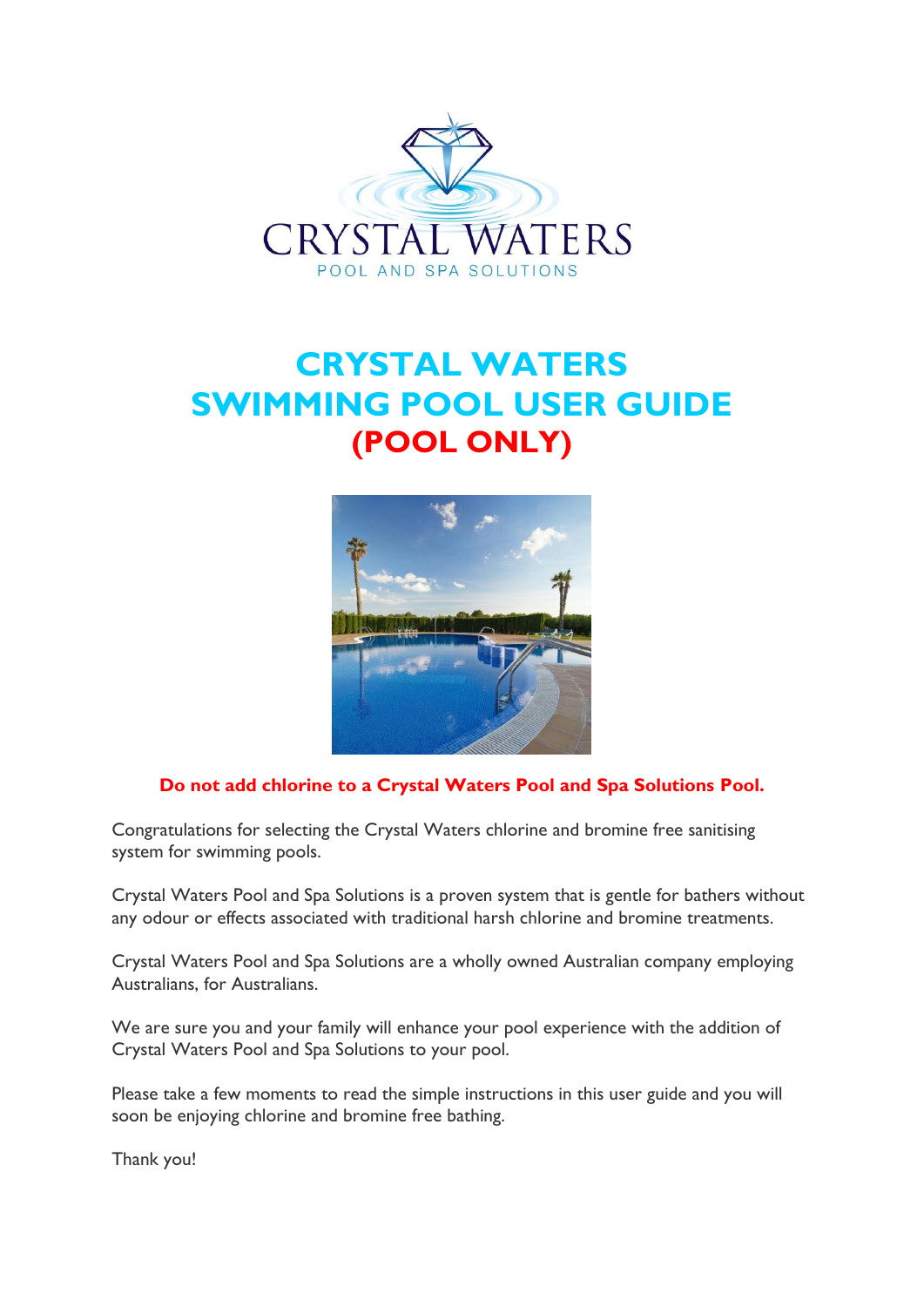#### **INDEX**

- WHY YOU SHOULD MAKE YOUR POOL A CRYSTAL WATERS POOL
- POOL START UP KIT RANGE
- CONVERTING YOUR EXISTING OR NEW POOL INTO A CRYSTAL WATERS POOL AND SPA SOLUTIONS POOL
- **TROUBLE SHOOTING- CLOUDY WATER**
- TROUBLE SHOOTING- ALGAE GROWTH
- TROUBLE SHOOTING- WHAT IF MY POOL IS ALREADY GREEN?
- A FEW TIPS
- HOW TO REORDER CRYSTAL WATERS



*\*\*\* Pool Products are NOT suitable if your pool is heated to over 31 degrees. If your Pool is OVER 31 degrees use Crystal Waters Spa Range.* 

#### *Crystal Waters is NOT compatible with Ionizers or Nature2 systems\*\*\**

## **Why you should make your pool a Crystal Waters Pool**

- It contains no chlorine, bromine, lithium or hydrogen peroxide
- It has no smell
- It will not cause stinging eyes or itchy skin
- 233322 It is ideal for allergy sufferers
	- It works with all filtration types, delivering exceptional water quality
	- It's a very economical system
- No equipment changes necessary
- No electrical required
	- No salt water chlorinator required-Simply disconnect before converting to Crystal Waters!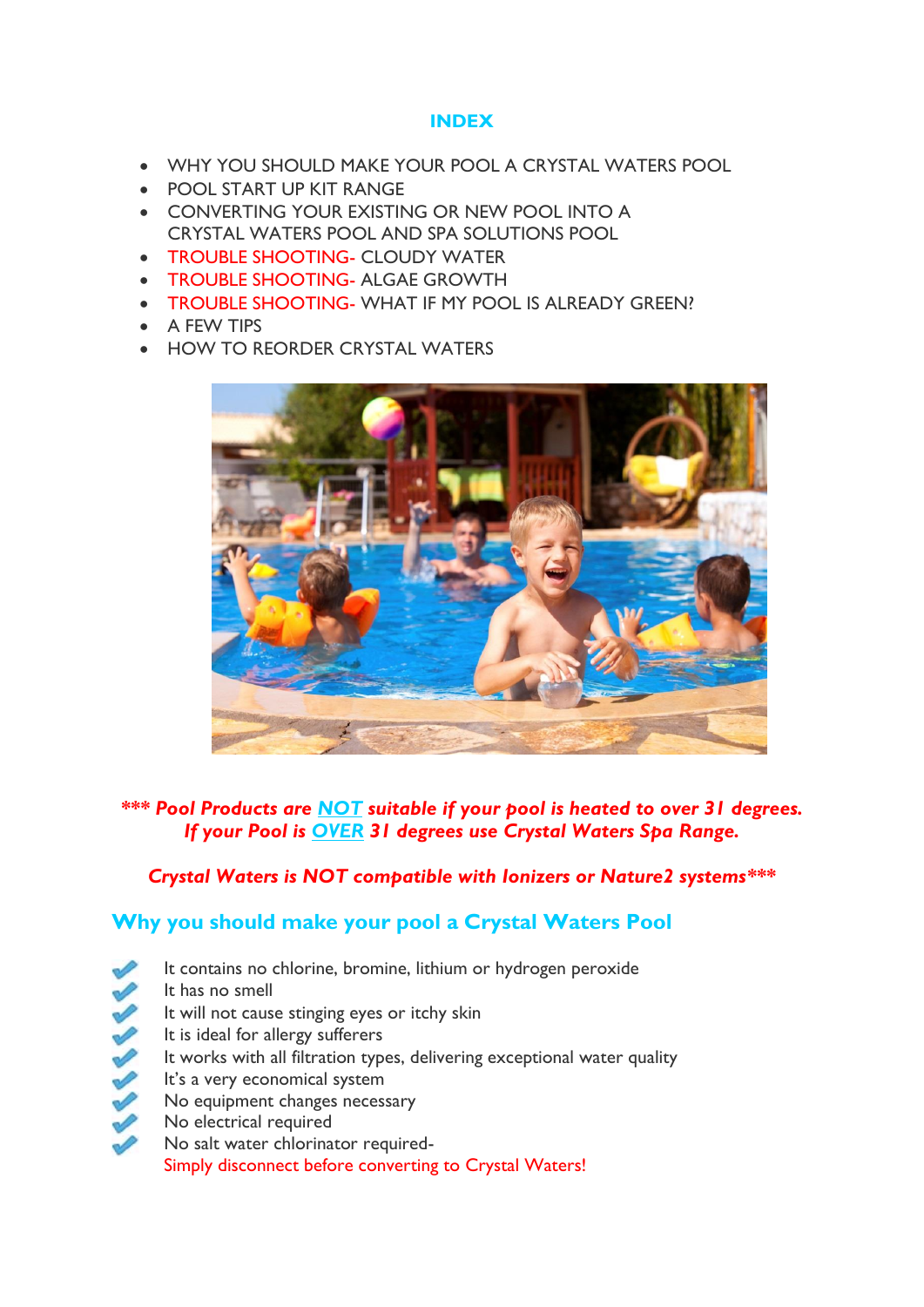# *Crystal Waters Pool and Spa Solutions is a simple 3 step system…*

Crystal Waters Pool and Spa Solutions is made up of 3 active ingredients: Once a week add: 60ml per 10,000 ltrs Crystal Waters Pool Sanitiser Once every 10 weeks add: 500mls per 10,000 ltrs LoChlor Tropiclear Pool Algaecide Once a **fortnight** add: 50gms per 10,000 ltrs Crystal Waters Shine

### **For new users we recommend purchasing a Crystal Waters Pool Start Up Kit…**

A Crystal Waters Pool Starter Kit contains everything you need for a chlorine free pool. A Starter Kit includes the following:

- **2.5 Litre Pool Sanitiser**
- 2.5 Litre LoChlor Tropiclear Pool Algaecide 2 KG Pool Shine
- **500 gms Pool Chlorine Remover**
- 3 KG pH Down
- 8 KG pH and Alkalinity Enhancer
- **Pool pH, Alkalinity and Calcium Test Strips**
- **Biguanide and pH Test Kit**
- **Measuring Jug**
- $\blacksquare$  Instructions

### **It is very easy to convert your existing Pool, or new Pool to a Crystal Waters Pool and Spa Solutions Pool**

Using the Crystal Waters Pool and Spa Solutions chlorine and bromine free chemical system, is an easy as process. Say goodbye to nasty smelly chlorine, which has been bleaching your hair and bathers for years! With Crystal Waters Pool and Spa Solutions you will have no more sore eyes, and having to shower after swimming in your pool.

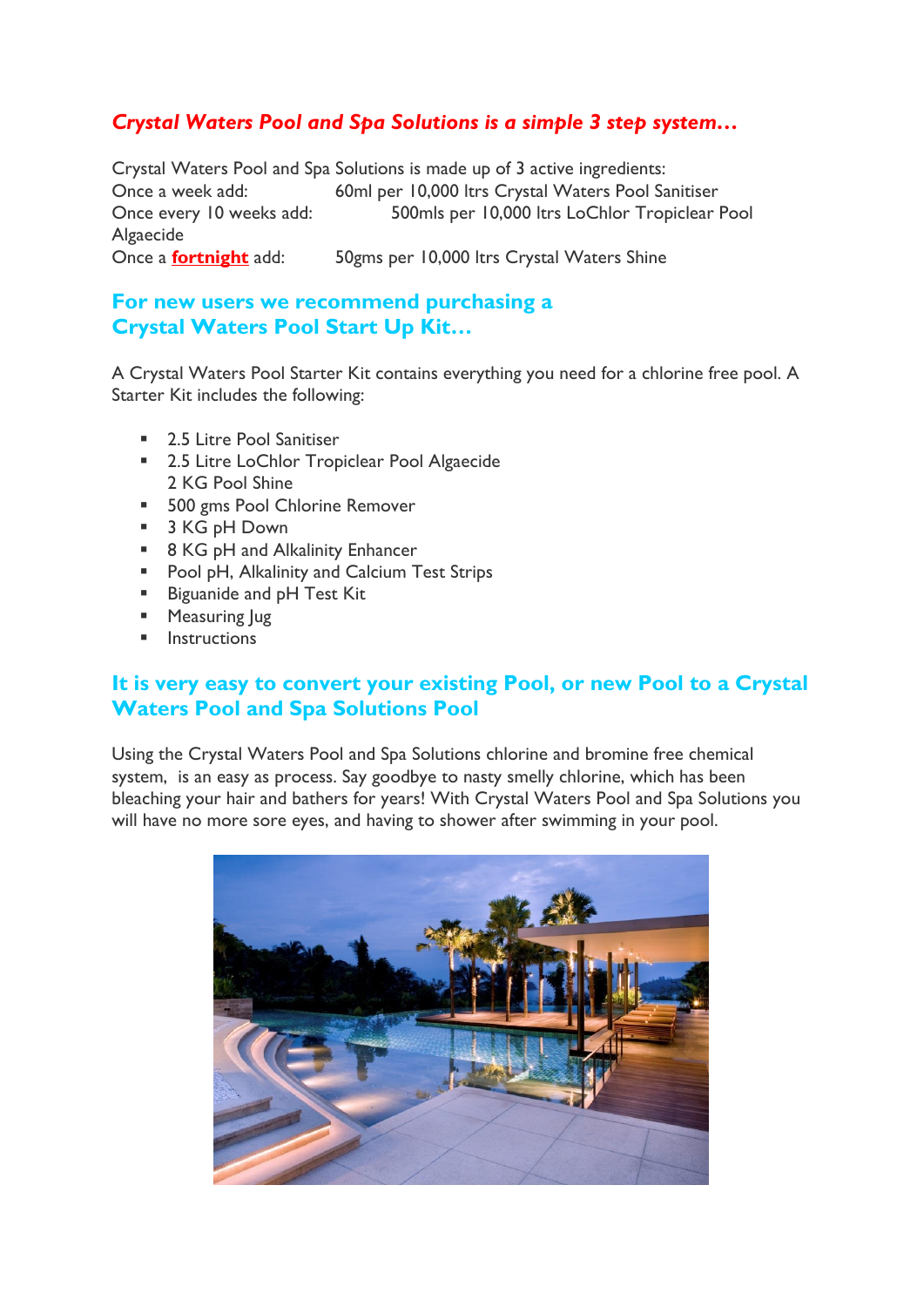## **By following the simple steps below you'll soon be back in your pool!**

#### *If you have a Salt Water Chlorinator, please disconnect before using Crystal Waters Pool and Spa Solutions.*

- 1. Add 50gm per 10,000 litres of Crystal waters Chlorine Remover to an existing or newly filled pool. This will eliminate any chlorine present in the pool water. Run filter for 4 hours before proceeding to the next step.
- 2. Check pH, Alkalinity and Calcium Hardness. The ideal level of pH is 7.2-7.6. The ideal level of Alkalinity is between 60-200ppm and the ideal level of Calcium Hardness is between 80-500ppm.
	- Use Crystal Waters pH Buffer (increases the pH and Alkalinity) or Crystal Waters pH Down (reduces the pH and Alkalinity) if necessary See full testing procedure on back of bottle.
	- **Use Crystal Waters Hardness Increaser to increase Calcium if necessary**
- 3. When pH, Alkalinity and Calcium are correct and have filtered for at least 4 hours, add Crystal Waters Pool Sanitiser at a ratio of 60ml per 10,000 litres.
- 4. Add LoChlor Tropiclear Pool Algaecide at a ratio of 50ml per 10,000 litres. \**Please note, pool water may foam for a few days after adding LoChlor Tropiclear Pool Algaecide*
	- *. This is normal and the pool is completely safe for bathers.*
- 5. Add Crystal Waters Pool Shine at a ratio of 50gm per 10,000 litres

## **PLEASE NOTE:**

- CRYSTAL WATERS POOL SHINE is only added **FORTNIGHTLY**
- **If your pool is currently green please read 'What if my pool is already green with algae?' below.**

**Do not add chlorine to a Crystal Waters Pool and Spa Solutions pool.**

## **Testing for Crystal Waters Pool and Spa Solutions**

- pH SHOULD BE MAINTAINED BETWEEN 7.2-7.6.
- TOTAL ALKALINITY SHOULD BE MAINTAINED BETWEEN 60 AND 200PPM.
- HARDNESS LEVELS SHOULD BE BETWEEN 80 AND 500PPM.
- SANITISER SHOULD BE TESTED REGULARLY AND MAINTAINED BETWEEN 15-20 PPM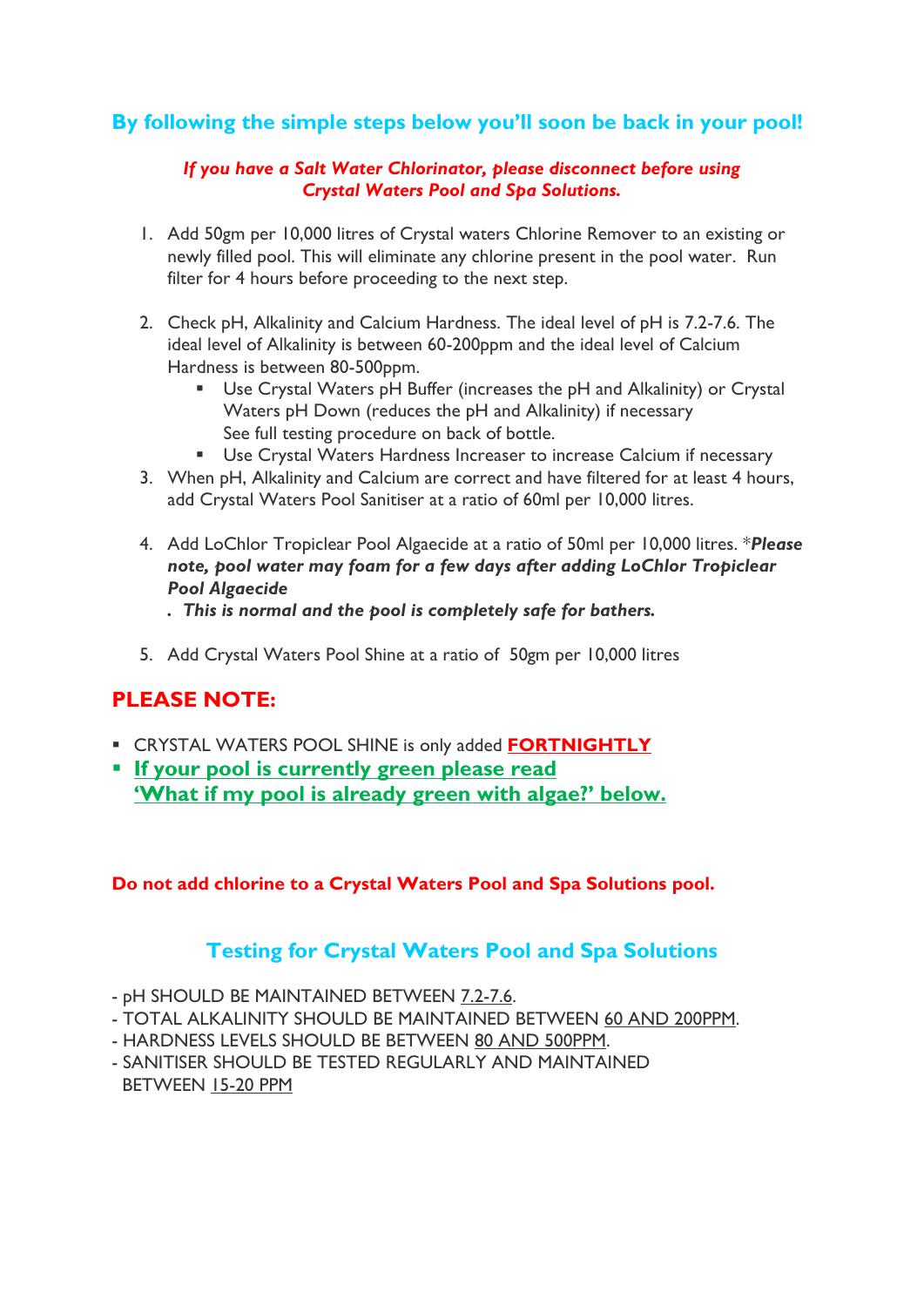# **Crystal Waters Pool and Spa Solutions Troubleshooting**

# **Cloudy Water**

If your pool is cloudy, follow these simple steps for a crystal clear pool:

#### 1. Water Balance

- Check and adjust pH to between 7.2-7.6
- **EXECUTE:** Check and adjust Alkalinity to between 60-200ppm

#### 2. Remove chlorine in pool water

 If water has a brown appearance it means it could be contaminated with chlorine. Add at a ratio of 50 gm per 10,000 litres of Crystal Waters Chlorine Remover

#### 3. Filtration

- **Thoroughly clean (or backwash) filtration**
- 4. Add Crystal Waters Pool Shine
	- Add Crystal Waters Pool and Spa Solutions Shine at a ratio of 50 gm per 10,000 litres
- 5. Operate filter until water is clear
- 6. For heavily clouded water
	- Heavily clouded water may require flocking or a clarifier to assist in rapid clearing

#### **PLEASE NOTE:**

Do not **OVER DOSE** with Crystal Waters Pool and Spa Solutions Sanitiser. **MORE IS NOT BETTER!**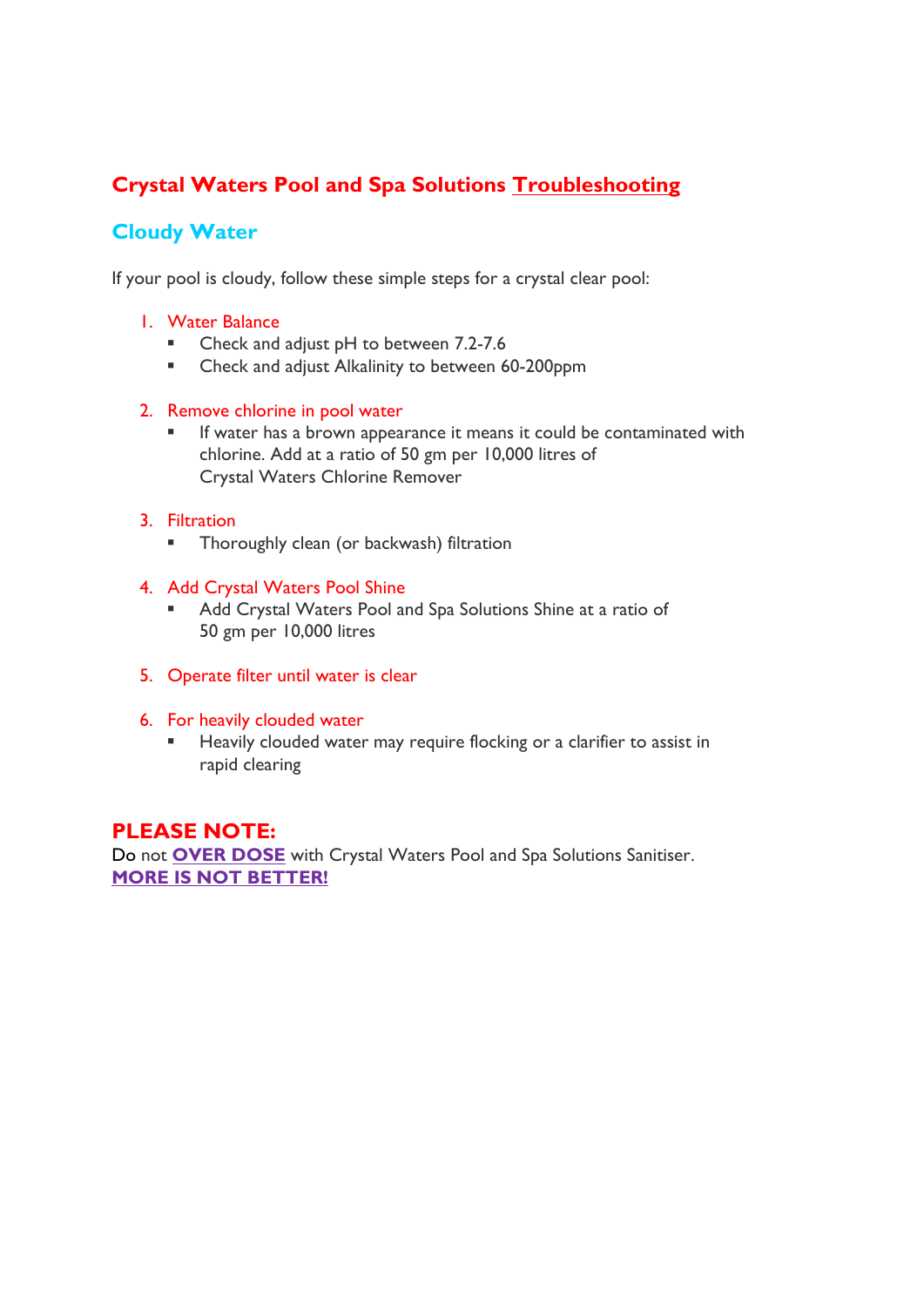

# **Algae Growth**

If your pool has Algae, follow these simple steps:

- 1. Water Balance
	- Check and adjust pH to between 7.2-7.6
	- **EXECUTE:** Check and adjust Alkalinity to between 60-200ppm

#### 2. Filtration

- Thoroughly clean (or backwash) filtration
- 3. Add Crystal Waters Pool Shine
	- Add Crystal Waters Pool and Spa Solutions Shine at 100 gm per 10,000 litres
- 4. Brush floor and walls to dislodge any algae growth
- 5. Operate filter until water is clear

### **PLEASE NOTE:**

- The use of **LoChlor Tropiclear Pool Algaecide** will greatly aid in killing stubborn algae
- $\blacksquare$  If pool is heavily infected with algae growth, we recommend clearing the pool with a shock dose of chlorine to clear the water. Then adding Chlorine Remover prior to dosing with the Crystal Waters Pool and Spa Solutions chlorine free system.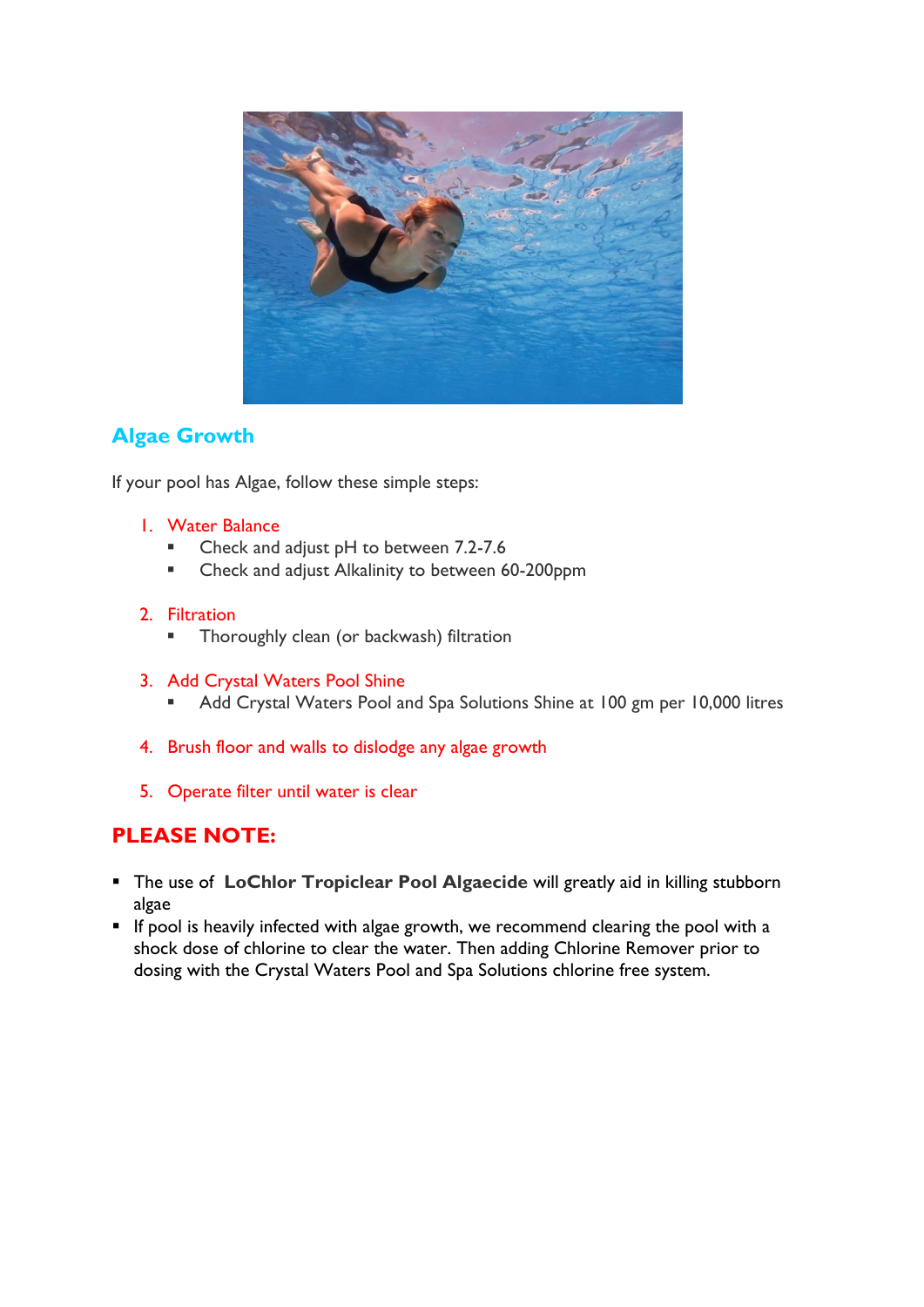

# **What if my Pool is already green with algae?**

The most economical way to treat an existing green pool prior to converting to the Crystal Waters Pool system is to follow this process:

- 1. Water Balance
	- Check and adjust pH to between 7.2-7.6
- 2. Add "Easy Clear Chlorine"
	- Add 2KG per 50,000 litres of 'Easy Clear Chlorine' premixed in a bucket of water. Distribute evenly throughout the pool
- 3. Clean Pool Floor and Walls
	- Remove all decaying leaves and vegetation from pool floor
	- **Brush pool floor and walls to dislodge any algae build up**
- 4. Filtration
	- For sand filters, run filter on recirculation mode for 24 hours, then change to filter mode and operate filter until water is clear. **Please Note:** This may take 2 to 3 days depending on filter size
	- **For cartridge filters, remove filter element and run filter for 24 hours, then** reinstall filter element and operate filter until water is clear. **Please Note:** This may take 2 to 3 days depending on filter size.
- 5. Vacuum pool floor
	- Vacuum pool floor to remove any sediment
- 6. Add Crystal Waters Pool Chlorine Remover
	- Once water is clear add crystal Waters Pool Chlorine Remover at 50gms per 10,000 litres and operate filter for at least 4 hours prior to adding Crystal Waters Pool Sanitiser